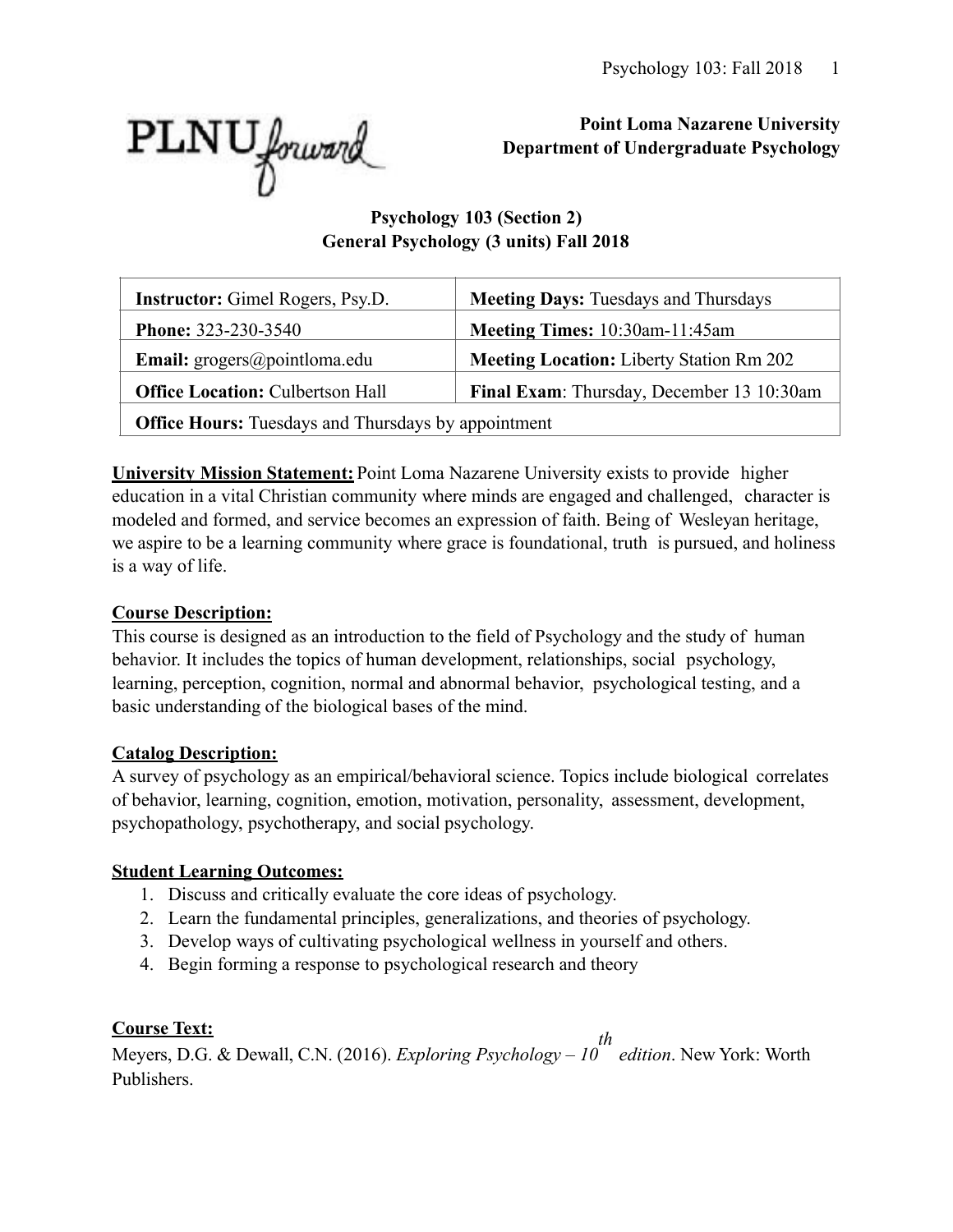#### **Course Requirements:**

#### 1. **Participation – 12% of final grade**

Students are expected to attend and participate in class. Students should arrive on time and are expected to attend class in its entirety. In addition, students should arrive prepared to contribute to the discussion based on both their completion of the reading assignments and their varied life experiences. It is possible to miss TWO classes and still receive an A in the participation category. A level participation requires that you come to class consistently, arrive on time and stay until the end, and verbally participate based on having read and reflected on the week's readings.

#### 2. **Final Essay – 8% of final grade**

Write an essay explaining how insights from psychology can tell you more about yourself, other people, or your relationships. In your essay, be sure to: **A.** Choose three concepts from this course that involve you or your life in some way (e.g., depression, stress, cognition, etc.). Define them in your own words.Explain why you chose to include each of those three concepts. Be sure to discuss how each concept affects you/your life on a personal level. **B.** Describe how learning about these concepts can help you thrive and achieve personal well being. Include examples of how this course gave you insight on how to better thrive on a personal level. **C.** Be sure to write approximately 500 words.

#### 3. **Quizzes – 20% of final grade**

There will be a total of 5 quizzes throughout the semester.

## 4. **Class Enhancement Presentation – 20% of final grade**

Student will select one class to present an enhancement to the lecture. The presentation should be 10 - 15 minutes and should summarize a research article written in the last 7 years on the topic for the day. The article should focus on a traditionally underrepresented group such as persons living in poverty, persons with a disability, ethnic minority persons, religious persons, or persons residing outside of the United States. The student should then create a discussion question to spark thought and discussion among your classmates. You may have a written handout (not a research paper but a summary sheet) for your classmates and/or use Power Point. The research article may focus on direct victims, witnesses, or offenders. The research article must come from a research journal not a popular magazine or website. **Presentations will start September 6th**.

#### 5. **Midterm Exam – 15% of final grade**

Students will be given an exam that focuses on key terminology related to psychology. See appendix A.

## 6. **Final Exam – 25% of final grade**

The final exam will be cumulative.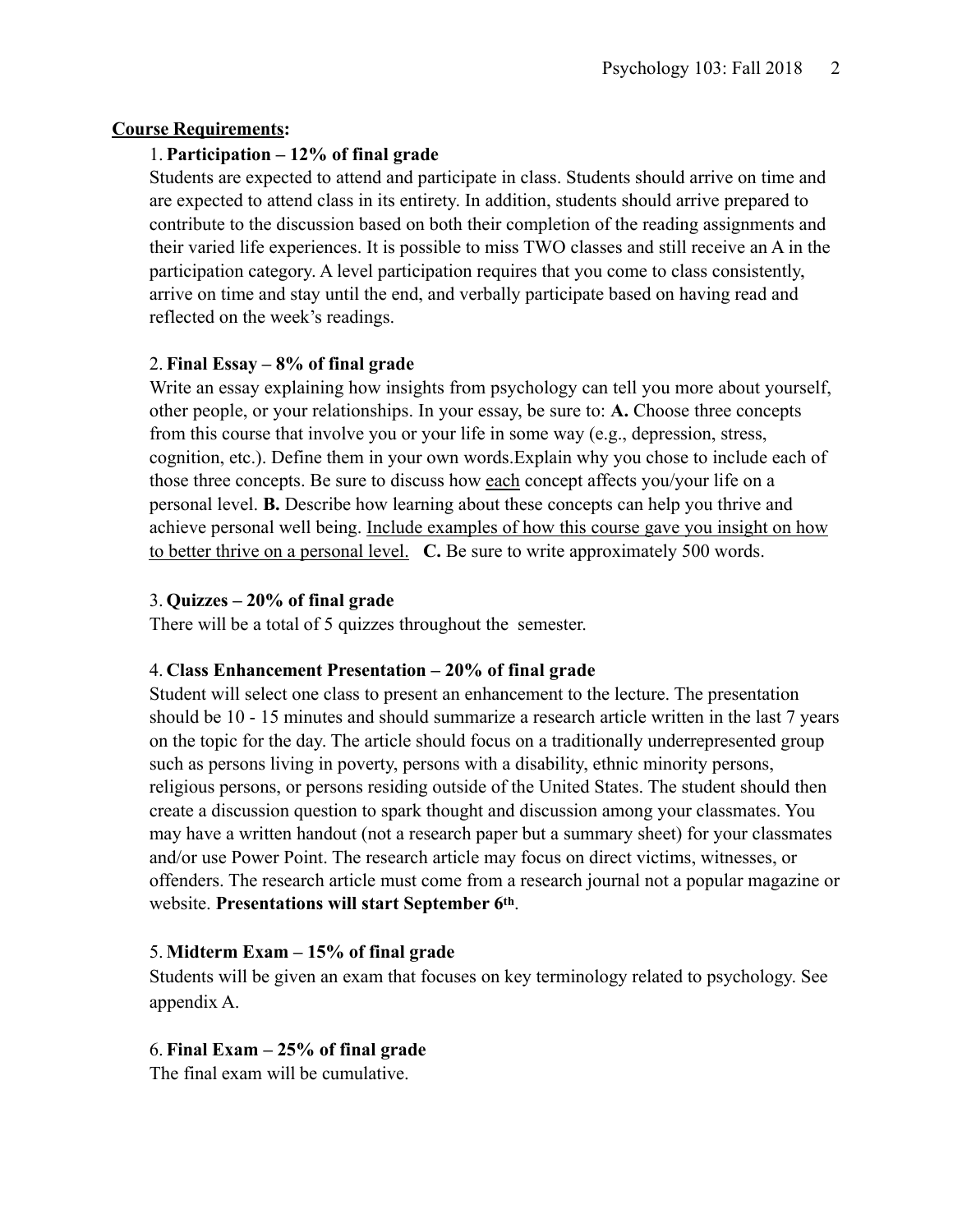# **Grading:**

| Participation: (100 pts) 20%                           | Midterm Exam: $(75 \text{ pts}) 15\%$ |
|--------------------------------------------------------|---------------------------------------|
| Quizzes: $(100 \text{ pts}) 20\%$                      | Final Exam: $(125 \text{ pts}) 25\%$  |
| Class Enhancement Presentation (100 pts)<br><b>20%</b> | Total: $(500 \text{ pts}) 100\%$      |

# **Percentage Score**

|  | A = $93-100\%$ B+ = $88-89\%$ C+ = $77-79\%$ D+ = $62-64\%$ |  |  |                                              |  |                  |
|--|-------------------------------------------------------------|--|--|----------------------------------------------|--|------------------|
|  | A- = $90-92\%$ B = $84-87\%$ C = $70-76\%$ D = $55-611\%$   |  |  |                                              |  |                  |
|  |                                                             |  |  | B- = $80-83\%$ C- = $65-69\%$ D- = $50-54\%$ |  |                  |
|  |                                                             |  |  |                                              |  | $F = Below 50\%$ |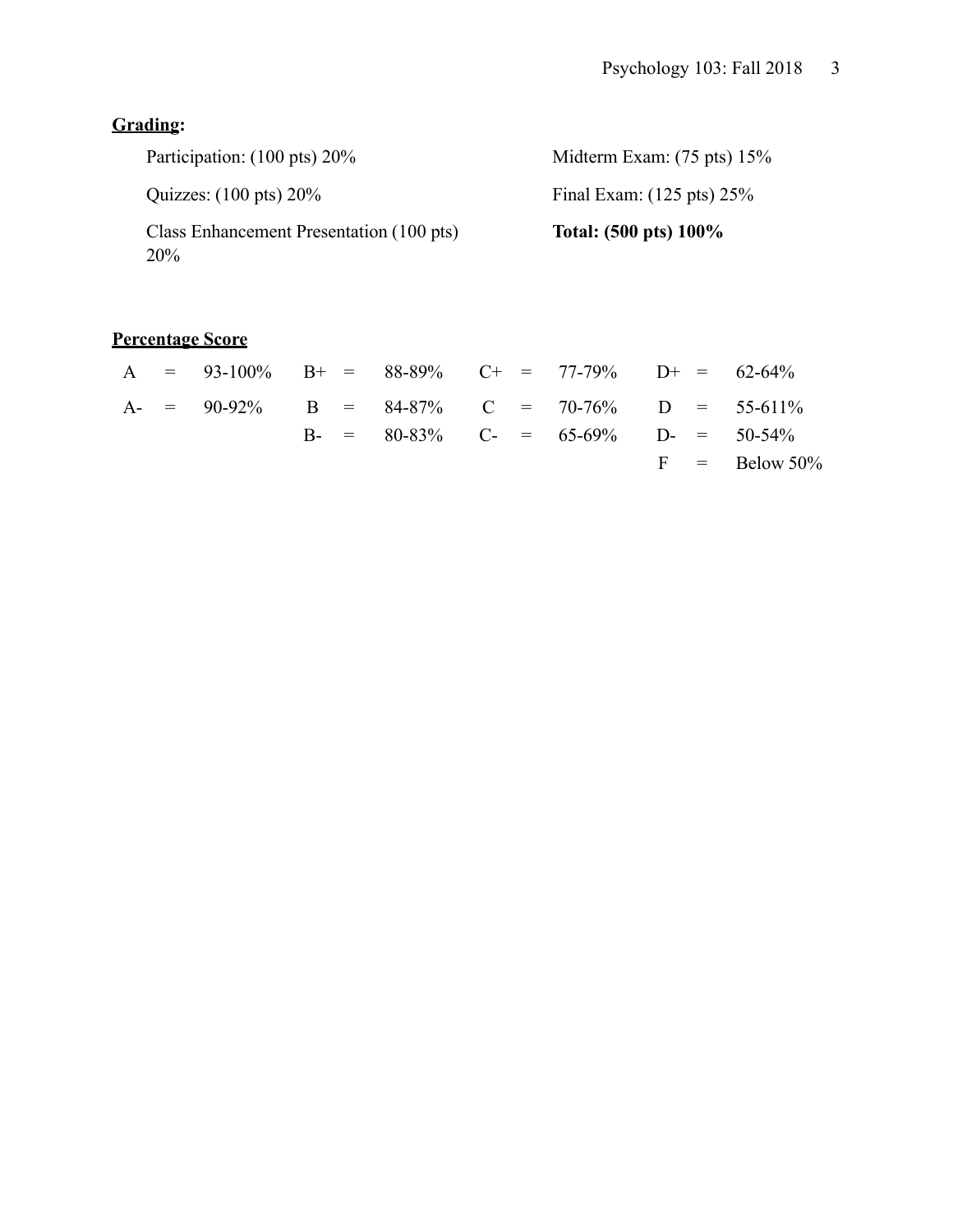| <b>Date</b> | <b>Topic / Associated Readings</b>                     | <b>Assignments Due</b>                            |
|-------------|--------------------------------------------------------|---------------------------------------------------|
| 8/30        | Introductions / Syllabus Review                        |                                                   |
| 9/4         | Ch. 1                                                  |                                                   |
| 9/6         | Ch. 2, p. 36-55                                        | <b>2 Presentations</b>                            |
| 9/11        | Ch. 2, p. 56-76                                        | <b>2 Presentations</b>                            |
| 9/13        | Ch. 3, Read and summarize key points of the<br>chapter | Turn in via email by<br>10:30a.m.                 |
| 9/18        | Ch. 4, p. 119-146                                      | <b>2 Presentations</b>                            |
| 9/20        | Ch. 4, p. 147-168                                      | <b>Quiz 1 &amp; 1 Presentation</b>                |
| 9/25        | Ch. 5, p. 171-196                                      | <b>2 Presentations</b>                            |
| 9/27        | Ch.6                                                   | <b>Creativity - Group</b><br><b>Presentations</b> |
| 10/2        | Ch. 7, p. 245-265                                      | <b>1 Presentation</b>                             |
| 10/4        | Ch. 7, p. 267-290                                      | <b>2 Presentations</b>                            |
| 10/9        | Ch. 8                                                  | <b>Quiz 2 &amp; 1 Presentation</b>                |
| 10/11       | Ch. 9, p. 315-339                                      | <b>2 Presentations</b>                            |
| 10/16       | Ch. 9, p. 340-362                                      | <b>1 Presentation</b>                             |
| 10/18       | How does stress impact your life? $-500$ words         | Turn in via email by<br>10:30a.m.                 |
| 10/23       | Midterm Review & Discuss Stress Papers                 |                                                   |
| 10/25       | <b>Midterm</b>                                         |                                                   |
| 10/30       | Ch. 10                                                 | <b>2 Presentations</b>                            |
| 11/1        | Ch. 11                                                 | <b>2 Presentations</b>                            |
| 11/6        | Ch. 12                                                 | <b>2 Presentations</b>                            |
| 11/8        | Ch. 13, p. 491-503                                     | <b>2 Presentations</b>                            |
| 11/13       | Ch. 13, p. 505-523                                     | <b>Quiz 3 &amp; 1 Presentation</b>                |
| 11/15       | Ch. 14, p. 528-548                                     | <b>2 Presentations</b>                            |
| 11/20       | Ch. 14, p. 549-566                                     | <b>Quiz 4 &amp; 1 Presentation</b>                |

# **Psychology 103 Tentative Schedule/Content Outline**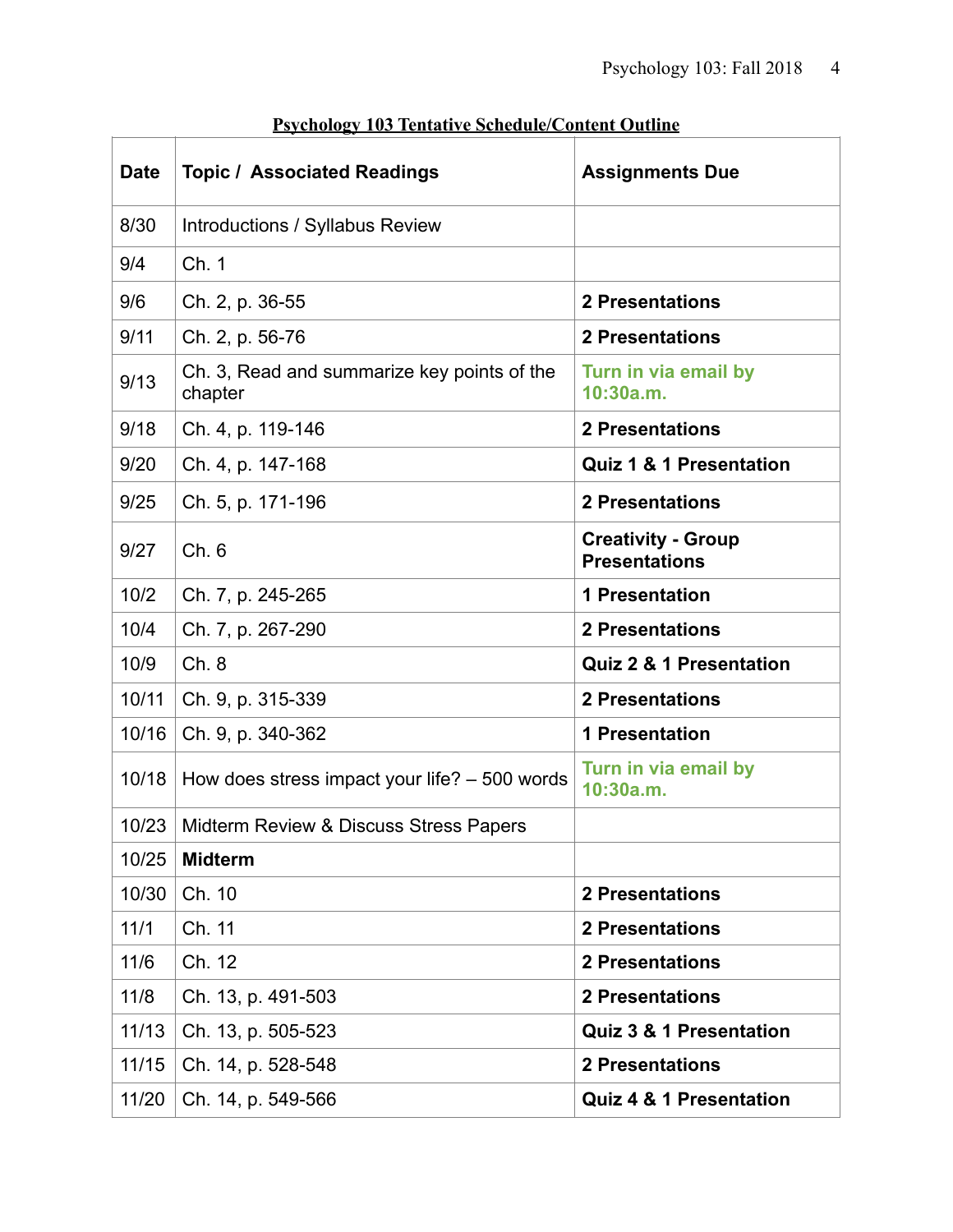| 11/22 | Thanksgiving                                       | <b>No Class</b>        |
|-------|----------------------------------------------------|------------------------|
| 11/27 | Ch. 15, p. 569-591                                 | <b>2 Presentations</b> |
| 11/29 | Ch. 15, p. 593-603; Appendix A                     | Quiz 5                 |
| 12/4  | Appendix B & C                                     | <b>2 Presentations</b> |
| 12/6  | <b>Final Exam Review</b>                           |                        |
| 12/11 | Final Exam Review & End of Semester<br>Celebration |                        |
| 12/12 | <b>Final Exam</b>                                  |                        |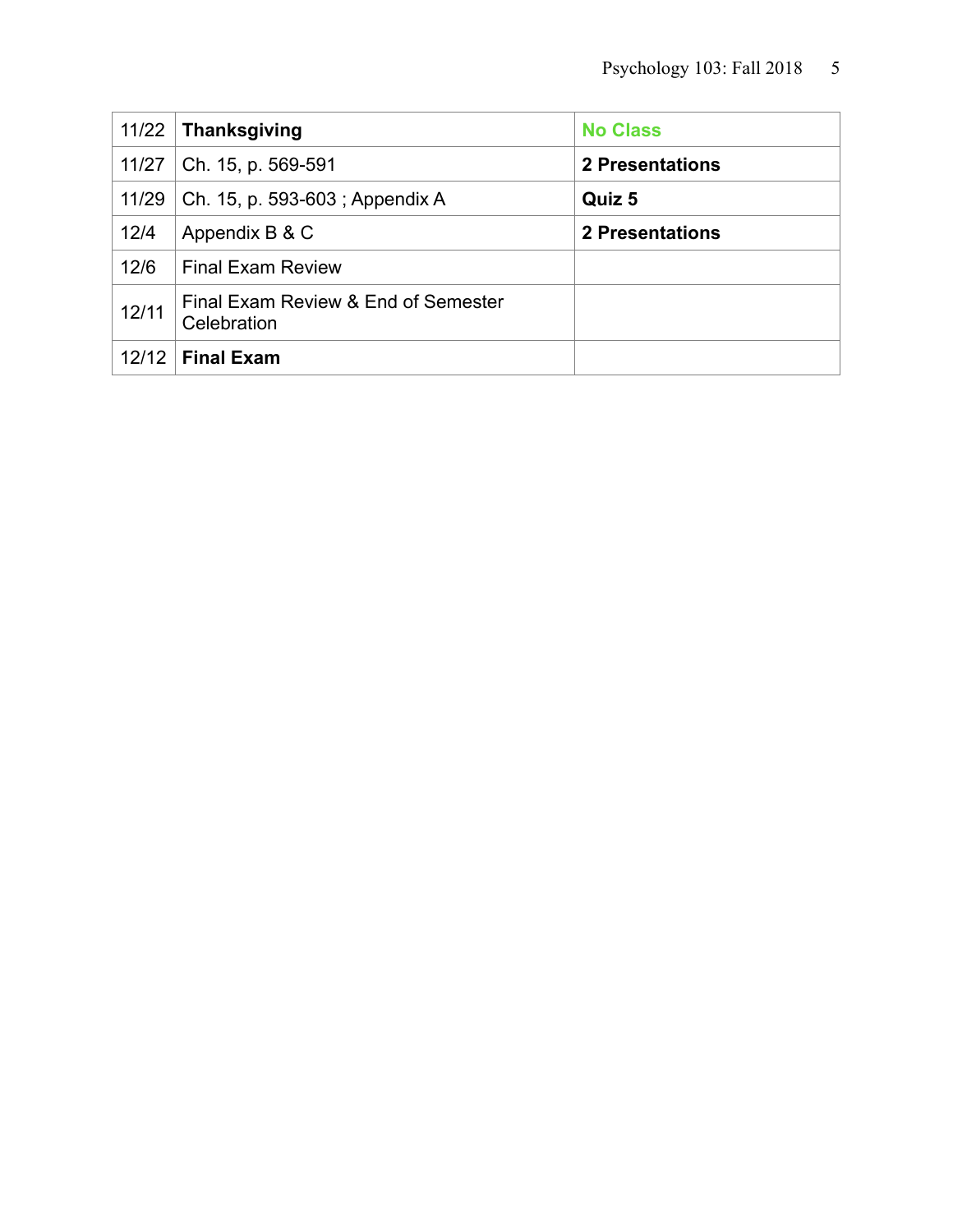#### **Course Policies:**

1. Exams and Quizzes: There will be no make-ups for any exam or quiz without prior written permission from the instructor.

#### **Final Examination Policy:**

Successful completion of this class requires taking the final examination on its scheduled day.

#### **Attendance and Participation Policy:**

Regular and punctual attendance at all classes is considered essential to optimum academic achievement. Faculty members may file a written report which may result in de-enrollment in the event that a student is absent for more than 10 percent of class meetings. If the absences exceed 20 percent, students may be de-enrolled without notice until the university drop date or, after that date, receive the appropriate grade for their work and participation. A complete description of the PLNU Attendance [and Participation](http://catalog.pointloma.edu/content.php?catoid=18&navoid=1278&Class_Attendance) Policy can be found online.

**Lateness:** I understand that circumstances beyond your control might cause you to be late to class. Please don't let being late deter you from attending class. But, please, don't make it a habit.

**Cell Phones**: Please make certain to turn your cell phone ring to vibrate prior to lecture and that it is put away unless previously discussed with the instructor.

**Missed Exams/Assignments**: Make-ups for missed exams secondary to illness will be allowed only if the instructor is notified of the illness prior to the scheduled administration of the exam and a letter from a physician confirms the illness. Make-ups for missed exams secondary to other unforeseeable and extraordinary circumstances will be at the discretion of the instructor. Late assignments will be given a 10% deduction for every day that they are late.

#### **Professionalism Policy:**

One important aspect of professionalism is learning the norms of appropriate dress. For instance, being mindful of attire and how it affects the learning space. Another aspect of professionalism, is being mindful of timeliness and use of technology in class. One goal of developing your professional identity is how you choose to represent yourself. During this semester, I encourage you to create your own professional identity when attending class. It should be noted, during your presentations, business or business casual attire is required. Further, as an institution of higher education, the University has the obligation to combat racism, sexism, and other forms of bias and to provide an equal educational opportunity for all who seek it. The APA Code of Ethics and the Academic Code shall be the guiding principles in dealing with speech or actions that, when considered objectively, are inappropriate, abusive and insulting.

## **Course Credit Hour Information:**

Following the PLNU Credit Hour Policy, to meet the identified student learning outcomes of this course, the expectations are that this 3 unit course, delivered over a 15 week semester will approximate 3 hours/week classroom or direct faculty instruction. In addition, out of class student work will approximate a minimum of 6 hours each week. Specific details about how the class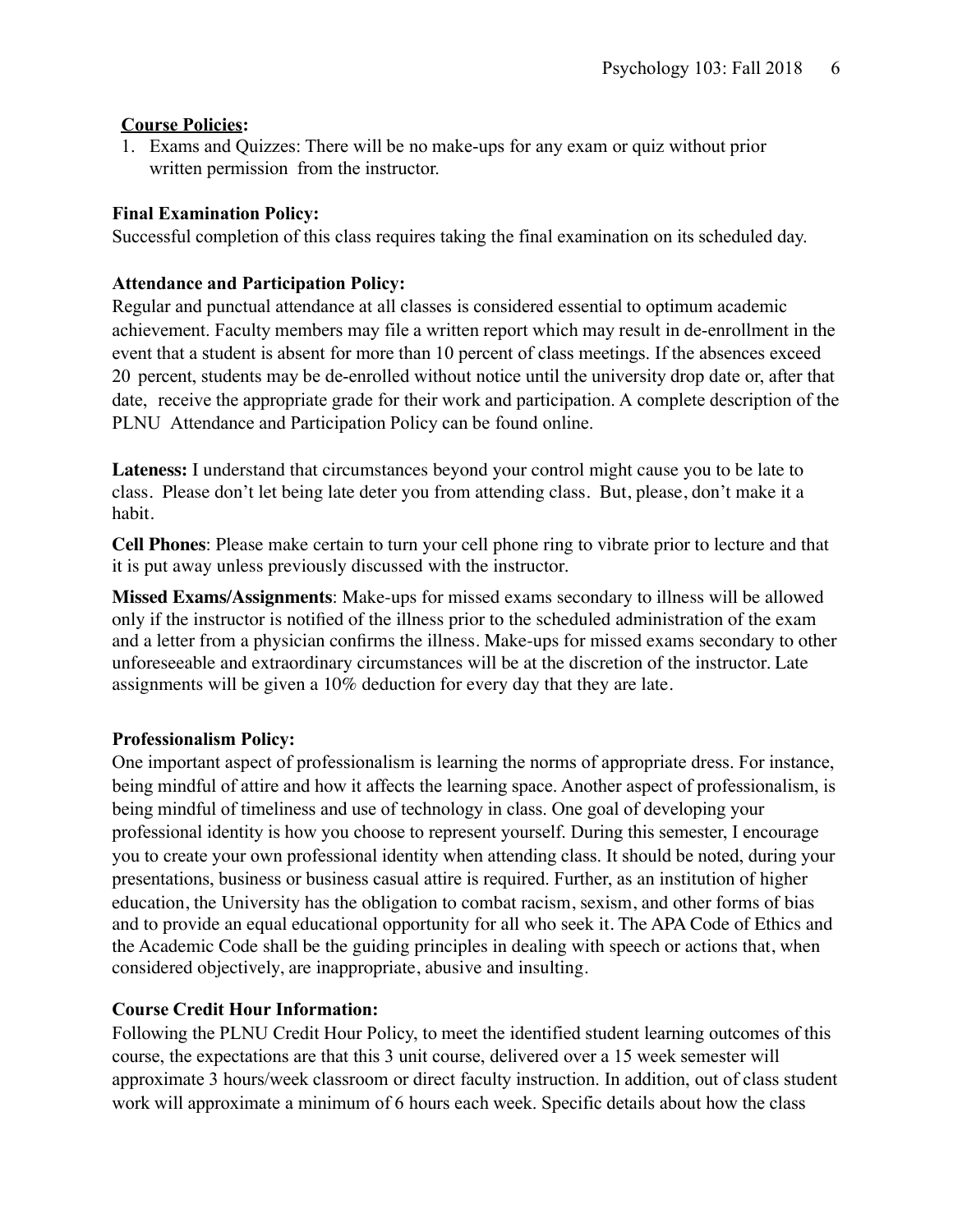meets the credit hour requirement can be provided upon request.

#### **Copyright Policy:**

Point Loma Nazarene University, as a non-profit educational institution, is entitled by law to use materials protected by US Copyright Act for classroom education. Any use of those materials outside of the class may violate the law. More information on the PLNU Copyright Policy can be found online.

#### **Academic Integrity and Dishonesty Policy:**

Academic dishonesty is the act of presenting information, ideas, and/or concepts as one's own when in reality they are the results of another person's creativity and effort. A faculty member who believes a situation involving academic dishonesty has been detected may assign a failing grade for that assignment or examination, or, depending on the seriousness of the offense, for the course.

Faculty will follow and students may appeal using the procedures in the University Catalog. A complete copy of the Academic Honesty Policy is available online.

#### **FERPA Policy:**

In compliance with federal law, neither your PLNU student ID nor your social security number will be used in publically posted grades or returned sets of assignments without your written permission. In addition, in compliance with FERPA policy, you will be the only person given information about your progress in this class unless you have designated others to receive it in the "Information Release" section of the student portal. Further, when contacting me via phone, do not to leave any personal information on my voicemail.

#### **Academic Accommodations:**

Any student in this course who has a disability that might prevent him or her from fully demonstrating his or her abilities should meet with an advisor in the Disability Resource Center within the first two weeks of class to initiate disability verification and discuss accommodation that may be necessary to ensure full participation in the successful completion of course requirements. The Disability Resource Center can be contacted by phone at 619-849-2486 or by e-mail at DRC@pointloma.edu.

#### **Information Literacy:**

Information literacy is defined as "a set of abilities requiring individuals to recognize when information is needed and have the ability to locate, evaluate, and use effectively the needed information" (American Library Association, 1989). In this course, teaching and learning processes will employ the following information literacy standards, as endorsed by the American Association for Higher Education (1999), the Association of College and Research Libraries (2000), and the Council of Independent Colleges (2004). The students in this course will:

- 1. Determine the nature and extent of the information needed.
- 2. Access needed information effectively and efficiently.
- 3. Evaluate information and its sources critically and incorporates selected information into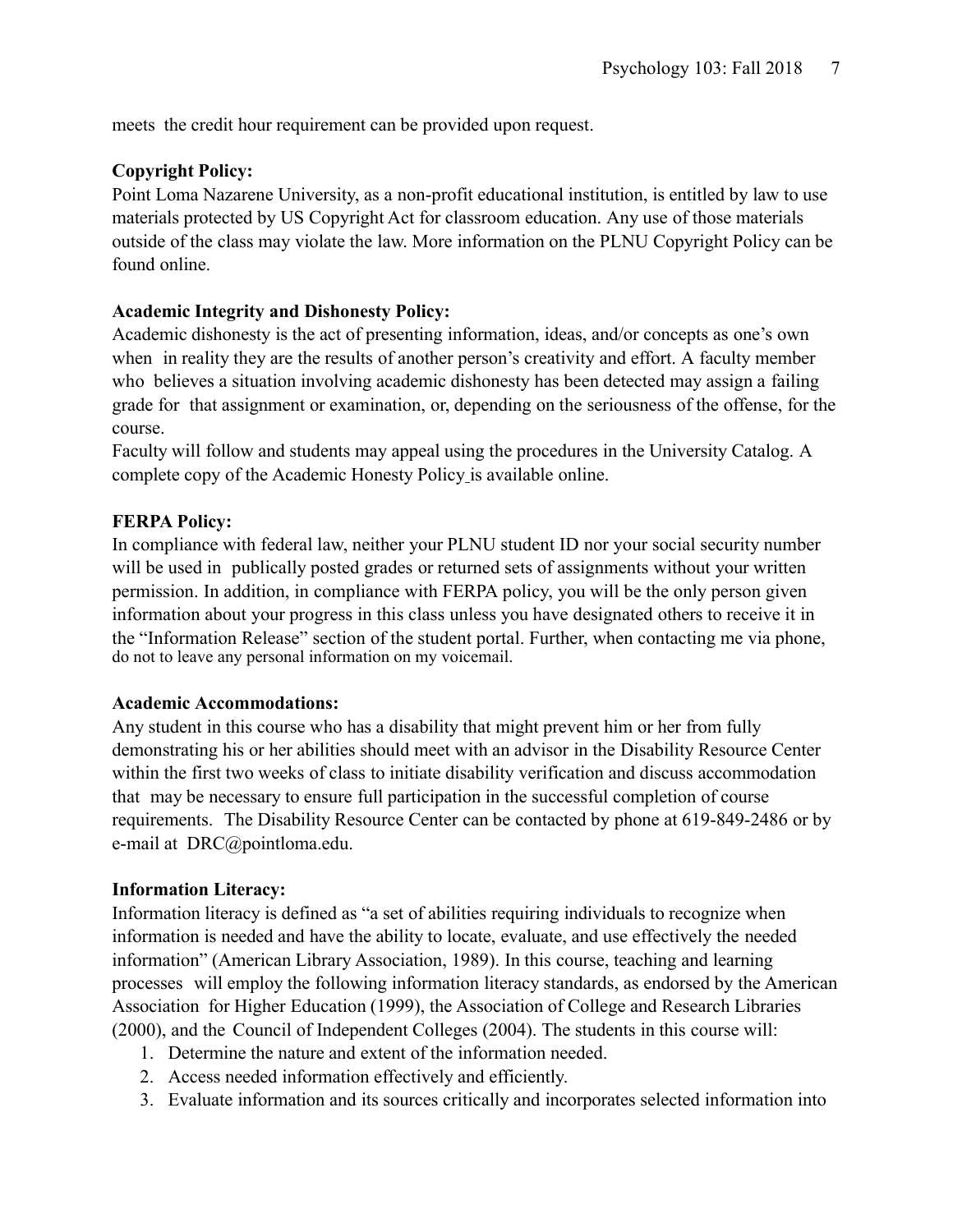his or her knowledge base and value system.

- 4. Individually or as a member of a group, use information effectively to accomplish a specific purpose.
- 5. Understand many of the economic, legal, and social issues surrounding the use of information and accesses and uses information ethically and legally.

#### **Use of Library:**

This course may require students to complete course assignments using resources available from the University Libraries. [Research](http://libguides.pointloma.edu/ResearchGuides) Guides and assistance for this course are available online.

#### **Expectations for Psychology 103 regarding academic integrity in this class:**

- Expectations are consistent with those outlined in the academic policy.
- Collaboration is permitted in preparing for examinations.
- Any material (including but not restricted to textbook, other texts, journals, magazines, websites) incorporated into writing assignments (reaction papers, term paper, other nonexamination writing assignments) must be properly cited. Plagiarism will not be tolerated.

#### **Consequences for violations of academic integrity in this class:**

- Consequences are consistent with those outlined in the academic integrity policy.
- Any type of plagiarism will result in an "F" for the particular assignment in question.
- Cheating during an examination will result in an "F" grade for the particular examination in question.
- The instructor reserves the right to issue a grade of "F" in the class for violations of the Academic Integrity Policy. This includes, but is not limited to: repeated violations of the Academic Integrity Policy, cheating of any sort during examinations and quizzes, turning in assignments not written by the student, among other violations.